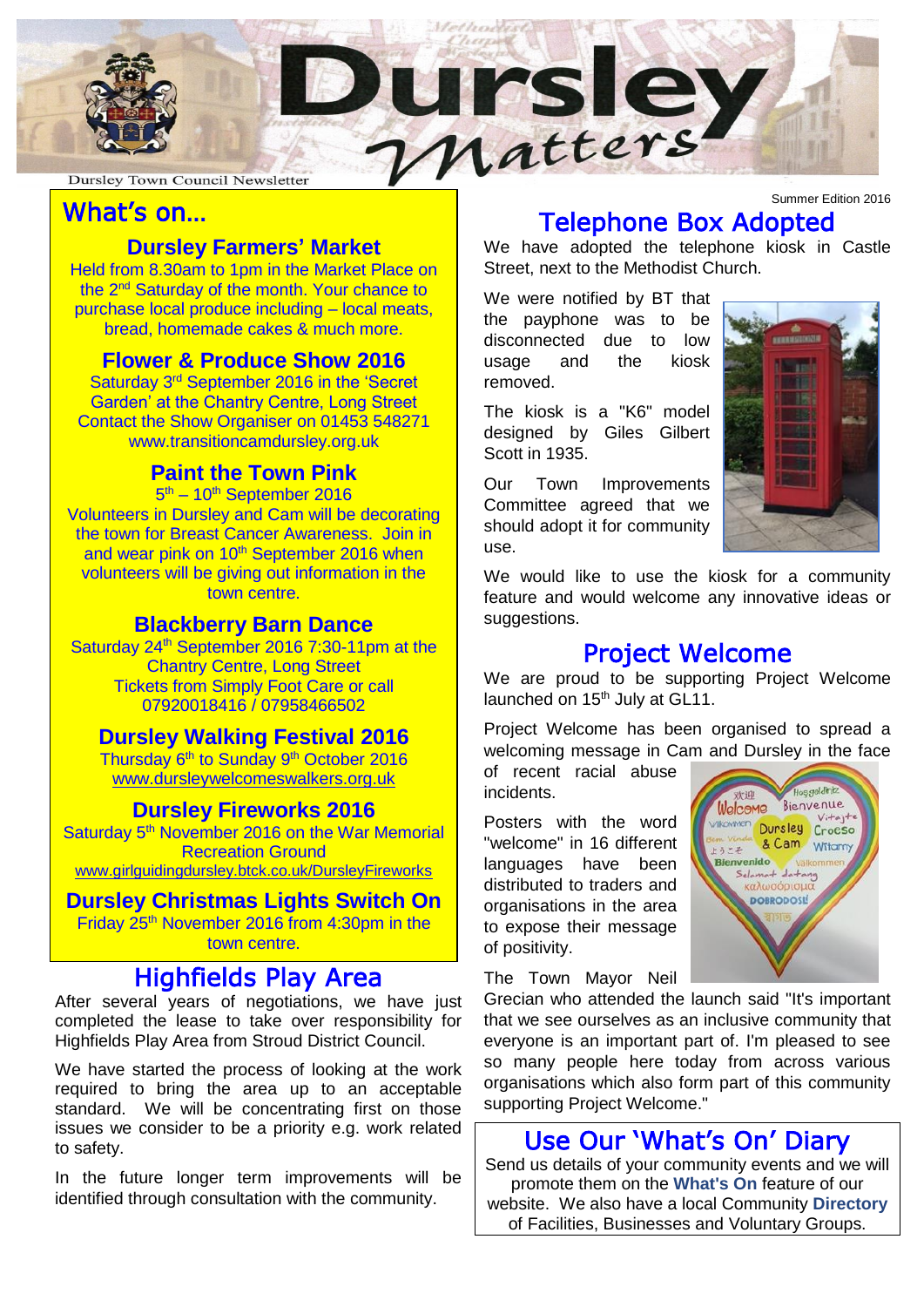### Dursley Festival

We would like to thank everyone who stopped by to talk to us at our stand at the Dursley Festival on 25th June 2016. The event was a great success.



69 people filled out our car parking and transportation survey on the day.

The results of the survey will be fed into the work we are currently undertaking with Stroud District Council and Gloucestershire County Council to try to find a solution to the car parking issues in the town.

Lots of people also stopped by the stand to find out more about Future Dursley (see the next page for information).

### Dursley in Bloom Going for Gold

The Heart of England in Bloom judges visited the town on 29th July 2016 to judge this year's flower display. They took a tour of the town centre visiting the Secret Garden project at the Chantry Centre, displays at the Day Centre, May Lane, Champions Court and the garden project at the Peak Academy. Dursley in Bloom volunteers now have to await the decision which will not be known until September time.



*The Mayor, Judges & volunteers outside the Methodist Church* 

They have all worked extremely hard to get the town looking its very best. Last year the judges awarded Dursley a Silver Gilt; the team hope to win Gold this time.

We would like to congratulate the volunteers for all their hard work whatever the outcome. Dursley in Bloom are always looking for more help, if you would like to volunteer please contact the Council office.

## Meet Councillor Matt Nicholson

"I've been a councillor for nearly 10 years and have lived in Dursley since 1994. I have been on the Planning and Green Spaces Committees for pretty much all of my time on the Council.

In addition, in recent years I have set up the Community Speedwatch group in Dursley which has been targeting specific areas known for speeding problems and working to educate offending drivers in partnership with the Neighbourhood Policing team.



I really enjoy being able to give something to the community I live in and working to make it a nicer environment for everyone.

I have worked for a US based IT Outsourcing company for 19 years, have been married to Ann-Marie for 12 years and have a 10 year old daughter who is a pupil at Dursley Primary Academy".

### Community Payback

We have been working with the Community Payback project. Community Payback can be part of a 'community sentence' given to an offender.

The team is supervised in the community to undertake work which benefits the community. The work can be, for example:

- removing graffiti
- clearing litter and rubbish from public areas
- repairing and decorating public buildings
- clearing undergrowth from paths and other areas

It means that the offenders pay back the community for their crimes by doing tough demanding work.

The project has been successfully operating in the town on a weekly basis, undertaking work that we have identified including weeding, clearing pathways and painting railings.

### Kingshill Cemetery

Following a successful trial period the main Cemetery gates are now open from 9am -3:30pm Monday to Friday. This is to improve public vehicular access.

Pedestrian access to the cemetery remains open:

March to October: 8am to 8pm. November to February: 9am to 4pm.

New signage will soon be in place at the cemetery confirming the changes.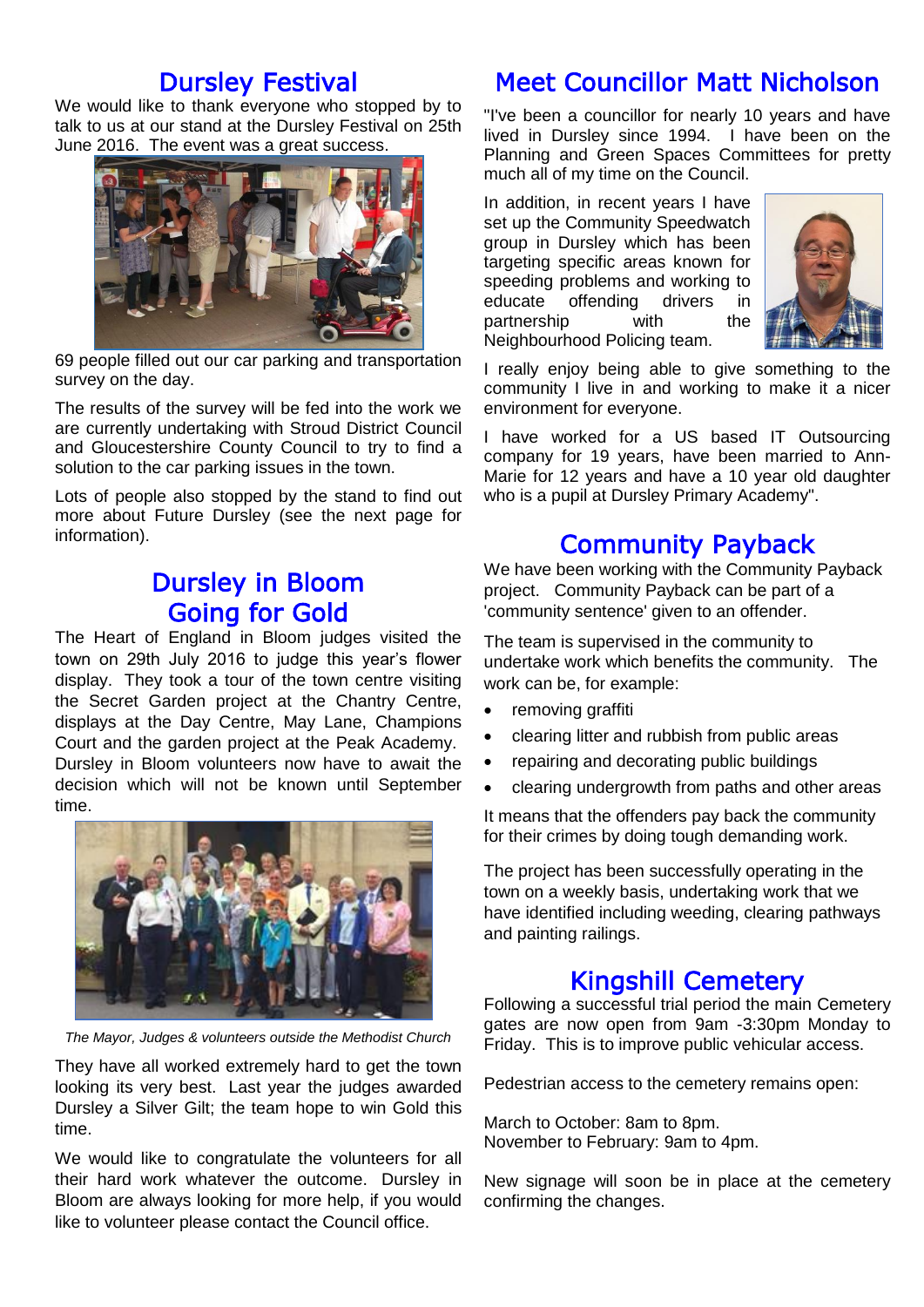### Vibe News



Sam Martin, the Community Youth Worker for Cam and Dursley, will be leaving us at the end of August for pastures new. Sam will be missed and we wish him the very best for his future. James Honey, from 'The Door' will be taking over the Vibe youth sessions from September.

The new days/times from September  $5<sup>th</sup>$  for the youth sessions are as follows:

### **Monday 4-6pm Tuesday 4-6pm Wednesday 7-9pm Friday 6-9pm**

*Holiday sessions may vary. Sessions are for 11-17 year olds only, unless otherwise stated.*

The Youth Centre can be hired out to others when not in use.

#### **Why not hold your meetings, training sessions and other events at Vibe?**

The facilities available include a tech meeting room and Café/Den area that can be hired out together or separately.

For further information, hire conditions and prices please contact the Council office.

Keep up to date with Vibe on Facebook at:

#### **www.facebook.com/dursleyvibe**

### Your New Councillors

We are pleased to welcome 3 new councillors following the recent co-option of Wendy Thomas (Highfields Ward), Symon Ackroyd (Central Ward) and Andrea Sheffield (Highfields Ward).





### **FUTURE DURSLEY** Our Neighbourhood Plan

Future Dursley is working with consultants 'Place Studio' to draft emerging policies for Dursley's Neighbourhood Development Plan.

All of the evidence and consultation feedback collected so far is being fed into this process.

The group want to check that the emerging Vision and Objectives for the plan closely reflect the views of the community.

Members of the Steering Group will be at the forthcoming events below. They will have information about the plan and will be on hand to talk to members of the public.

### **The Flower & Produce Show 2016**

Saturday 3rd September 2016 in the Secret Garden at the Chantry Centre, Long Street

#### **The Farmers' Market**

Saturday 10<sup>th</sup> September 2016 8:30am-1pm in the Market Place

### **The Emerging Vision**

*In 20 years time Dursley will continue to retain its position as the prime market town serving the south of Stroud district, capitalising on its rich landscape and its location on the Cotswold Way. It will be a strong community and a place where people of all ages choose to live and work in a safe environment. It will be a place where wildlife thrives and the natural environment and green spaces can be enjoyed by residents and visitors.*

#### **Do you agree with this Vision?**

### **We want to know what you think about the plan so far**

Visit our website to view the key documents. Contact **Future Dursley** at the Council office or by emailing [ndp@dursleytowncouncil.gov.uk.](mailto:ndp@dursleytowncouncil.gov.uk)

**Please get involved in the plan, have a say and help to shape Dursley's future.**